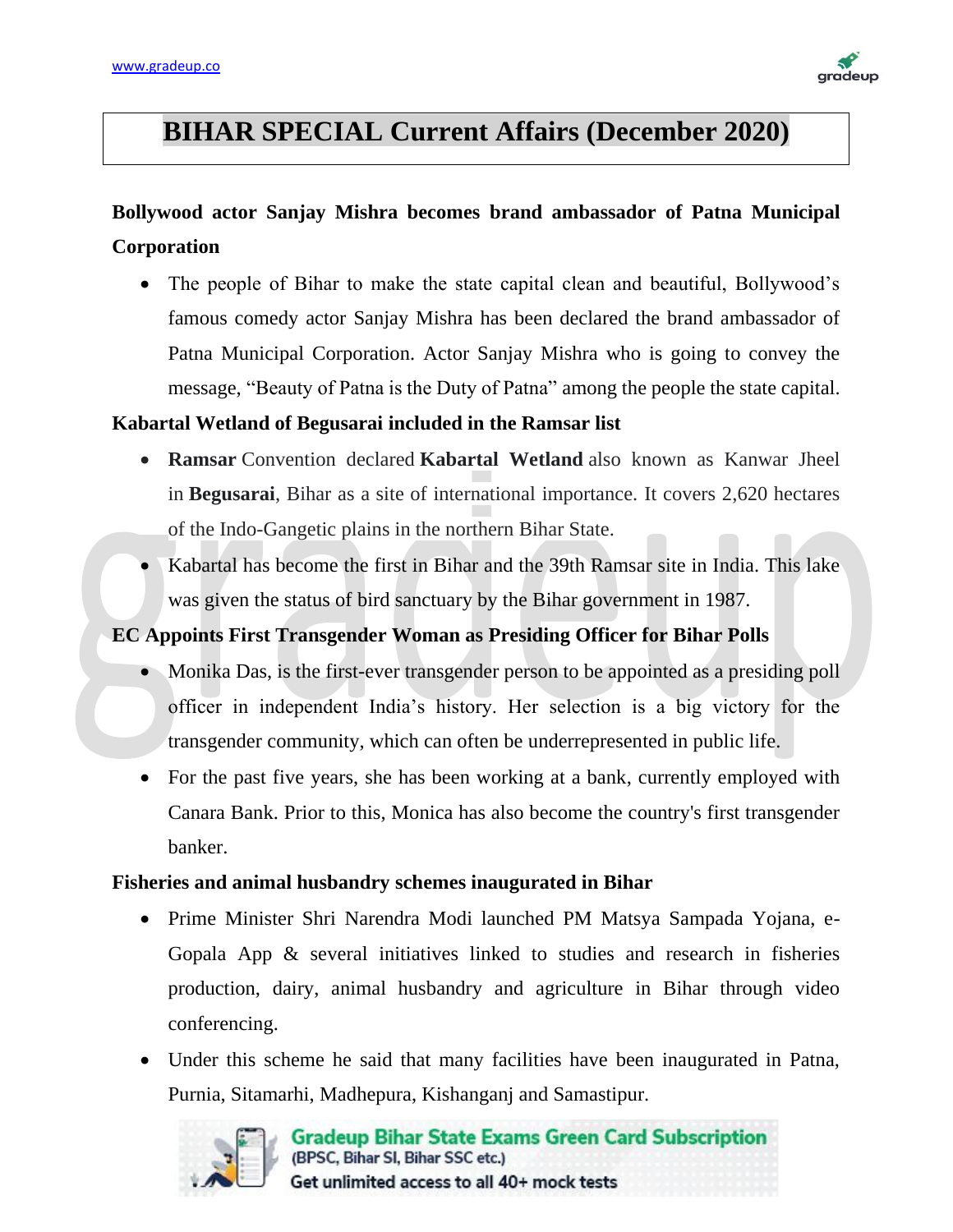

#### **Kukri Bigha will be country's first nutritional village in Bihar**

- Agriculture minister Prem Kumar launched the project at Kurkri bigha, which has been selected as the first model village by the Rural Development Council (RDC) in the country to grow biofortified wheat, which contains a high proportion of zinc and other micronutrients.
- This village is in UllarSorangpur Panchayat under Dulhin Bazar Block of Patna District.
- Bihar agriculture management extension training institute (Bameti), a state government institute, would provide necessary skill training to farmers for cultivation of biofortified wheat with technical support from Mahindra and Mahindra and other multinational organisation engaged in health and nutritional programmes.

#### **The remains of a Buddhist carpet building found in Banka**

- It is old buildings made of bricks up to a distance of about fifty feet has been found in the Chandan river near Bhadariya village under Amarpur block in Banka district.
- Chief Minister Nitish Kumar announced to develop the historic site located on the banks of the Chandan river in Banka district as a tourist center.

#### **Inauguration of Koilwar Bridge built on Son River**

- New Koilwar Bridge, a new 1.52 Km long, six-lane road bridge, parallel to the existing Koilwar Bridge, has been inaugurated by Union Minister Nitin Gadkari on 10 December 2020.
- New Koilwar Bridge is named after Indian mathematician and Padma Shri awardee Vashishtha Narayan Singh.
- It will connect directly to other parts of the country through the Golden Quadrilateral road and Purvanchal Expressway.

#### **Bird festival organized in Bhagalpur**

• A three-day bird festival was organized by the Department of Environment and Forests in Bhagalpur, Bihar.

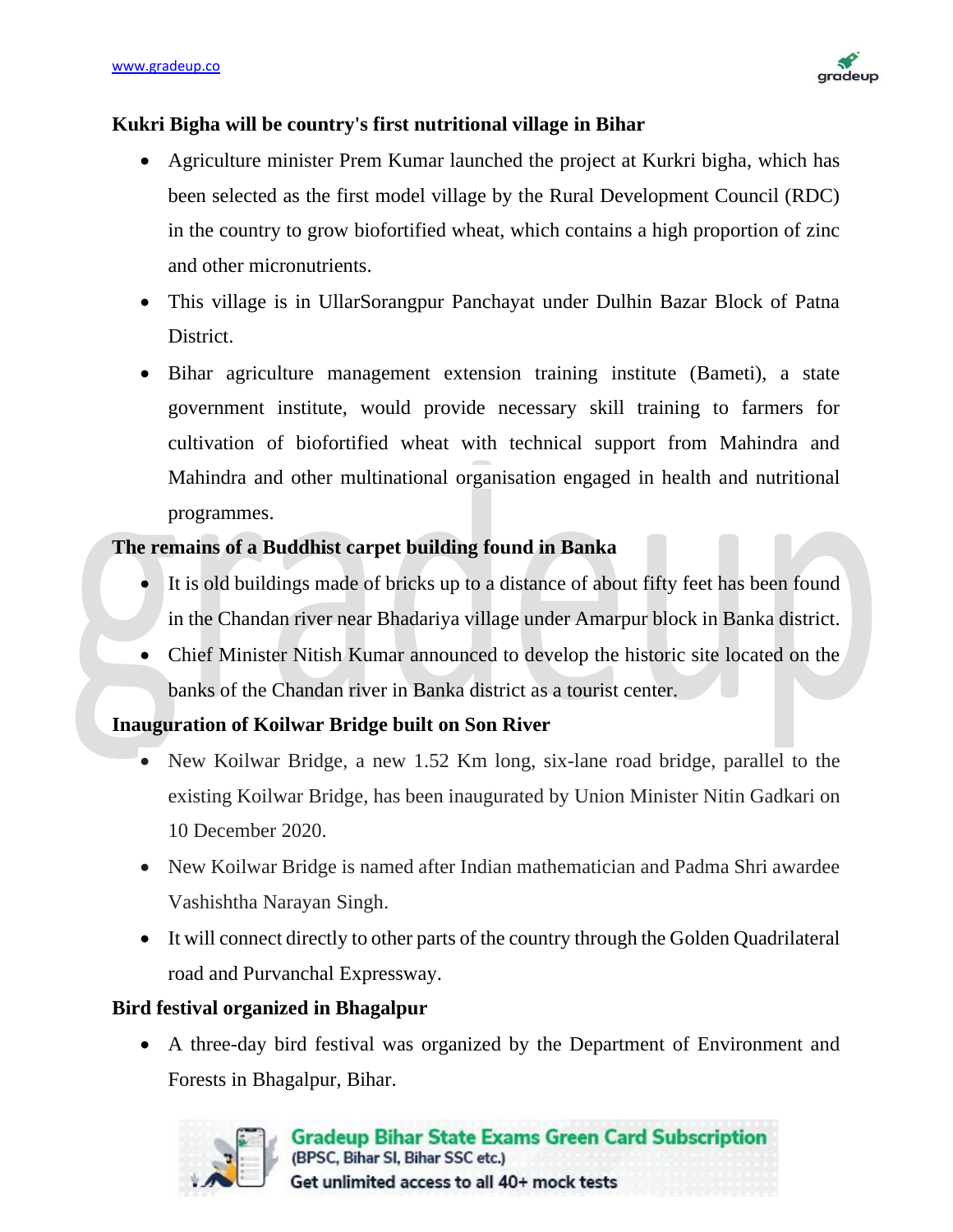

• The festival is being jointly organised by the state forest department, the Bombay Natural History Society (BNHS), a wildlife research organization promoting the cause of nature conservation across the country, and the Mandar Nature Club, a Bhagalpur-based conservation organization.

**Program under SaatNischay Part-2 Scheme**

- **Clean city-developed city (**"**SwachhShahar – ViksitShahar"):** This includes construction of shelter and shelter for the elderly, multistorey housing for the urban poor, solid and liquid waste management, electric crematorium and moksha dham.
- **Irrigation water up to every field (HarKhetKoPaani):** Under this, it has been promised that water will be provided for irrigation to every farm in the next five years.
- **Progress of Yuva Shakti-Bihar (Yuva Shakti- Bihar Ki pragati):** Under this, a student credit card scheme for higher education, computer training, communication skills and behavioral skills have been promised.
- **Clean Village-Prosperous Village (SwachhGaon- SamriddhGaon);** Under this, there is a plan to develop solar and street lights in all villages,solid and liquid waste management and development of animal and fishery resources. With this, the tap water scheme of every house will be continued further.
- **Strong Women-Capable Women (SashaktMahila-SakshamMahila):** A special scheme will be introduced to increase entrepreneurship among women. Also,with the aim of motivating women for higher education, financial assistance of 25 thousand rupees will be given on passing the inter and 50 thousand rupees after graduation.
- **Health facilities for all:** there is a plan to improve the health facilities from village to village and to prepare basic system for better health management.
- **Sulabh Samparkta:** there are plans to connect villages to major roads, bypass roads and flyovers for the convenience of the people.

#### **Approval for the establishment of a new AIIMS in Darbhanga**

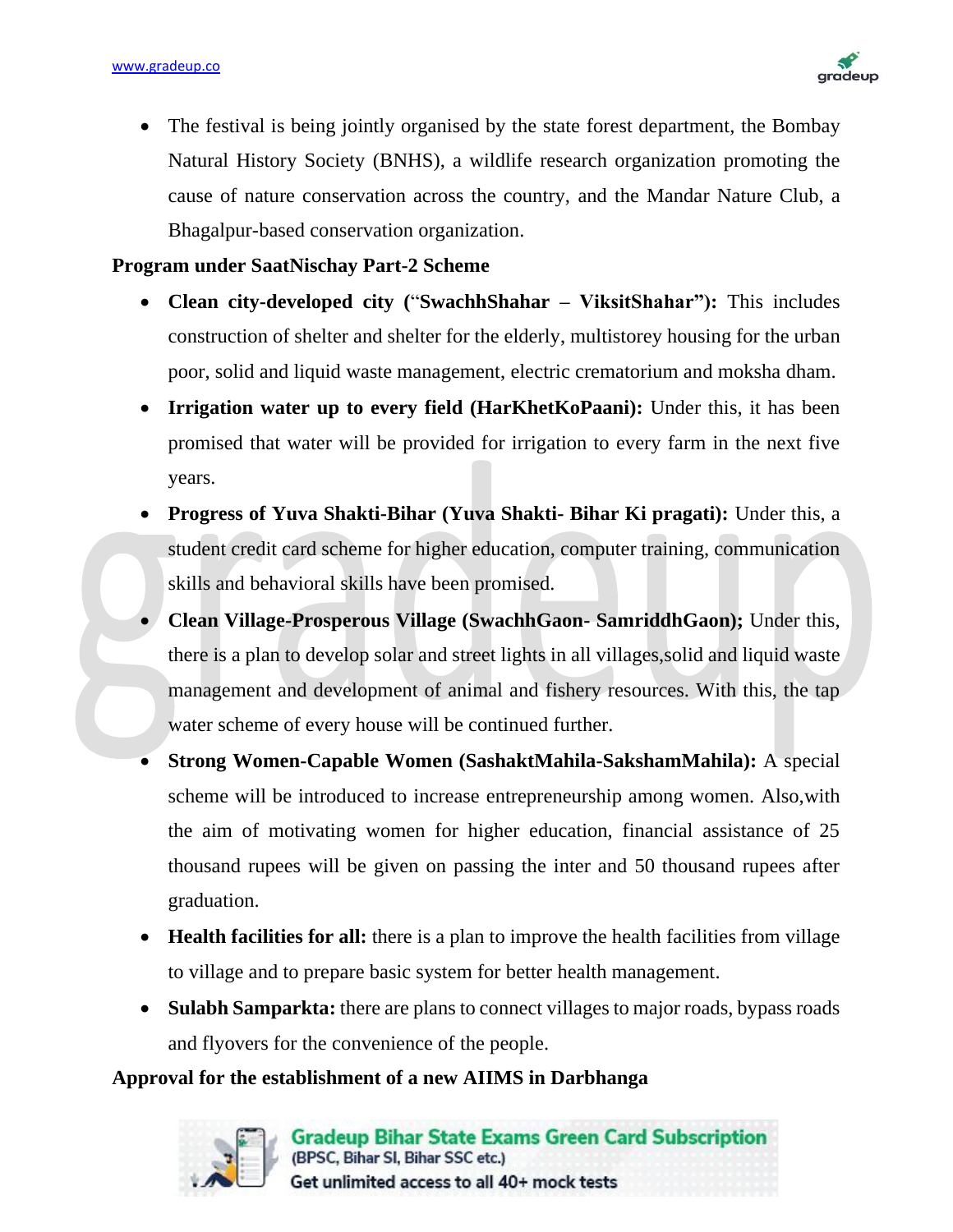

- Prime Minister Narendra Modi approved the establishment of a new All India Institute of Medical Sciences (AIIMS) at Darbhanga, Bihar.
- It will be set up under the Pradhan Mantri Swasthya Suraksha Yojana (PMSSY).

#### **Prime Minister Modi launched 7 projects in Bihar**

- Prime Minister Narendra Modi inaugurated and laid the foundation stone of various 541 crore projects related to water supply and sewer of Bihar.
- Four are related to water supply, two to sewerage treatment and one to river front development. These projects are linked to the Namami Gange and Amarut Yojana of the Center.
- Projects related to Siwan, Chhapra, Munger, Jamalpur, Muzaffarpur apart from Beur and Karmali chak Sewer Treatment Plants in Patna.

#### **Bharatvanshi Wavell Ramkalavan elected as president of Seychelles**

- Bharatvanshi Wavell Ramkalavan has become the President of the Indian Ocean island of Seychelles.
- Seychelles President-elect Wavell Ramkalavan's ancestors were residents **of Nonia Toli of Parsauni village in Barauli block of Gopalganj, Bihar**. 130 years ago, Ramkalavan's ancestors had gone to the Seychelles.

#### **Ram Vilas Paswan passed away**

- Union Minister of Consumer Affairs, Food and Public Distribution Ram Vilas Paswan died on 8 October 2020 at the age of 74 in New Delhi.
- He was born on 5 July 1946 in Khagaria, Bihar. he has been elected nine times to the Lok Sabha and once to the Rajya Sabha MP.

### **Sub Lieutenant Shivangi included in the first batch of three women Pilots**

- The Indian Navy has prepared a batch of three women pilots for the first time. This batch consists of Lt Divya Sharma, Lt Shubhangi Swaroop and Lt Shivangi. These pilots will complete maritime reconnaissance missions with Dornier aircraft.
- Sub Lieutenant Shivangi has also become the first woman pilot of the Indian Navy from Bihar.